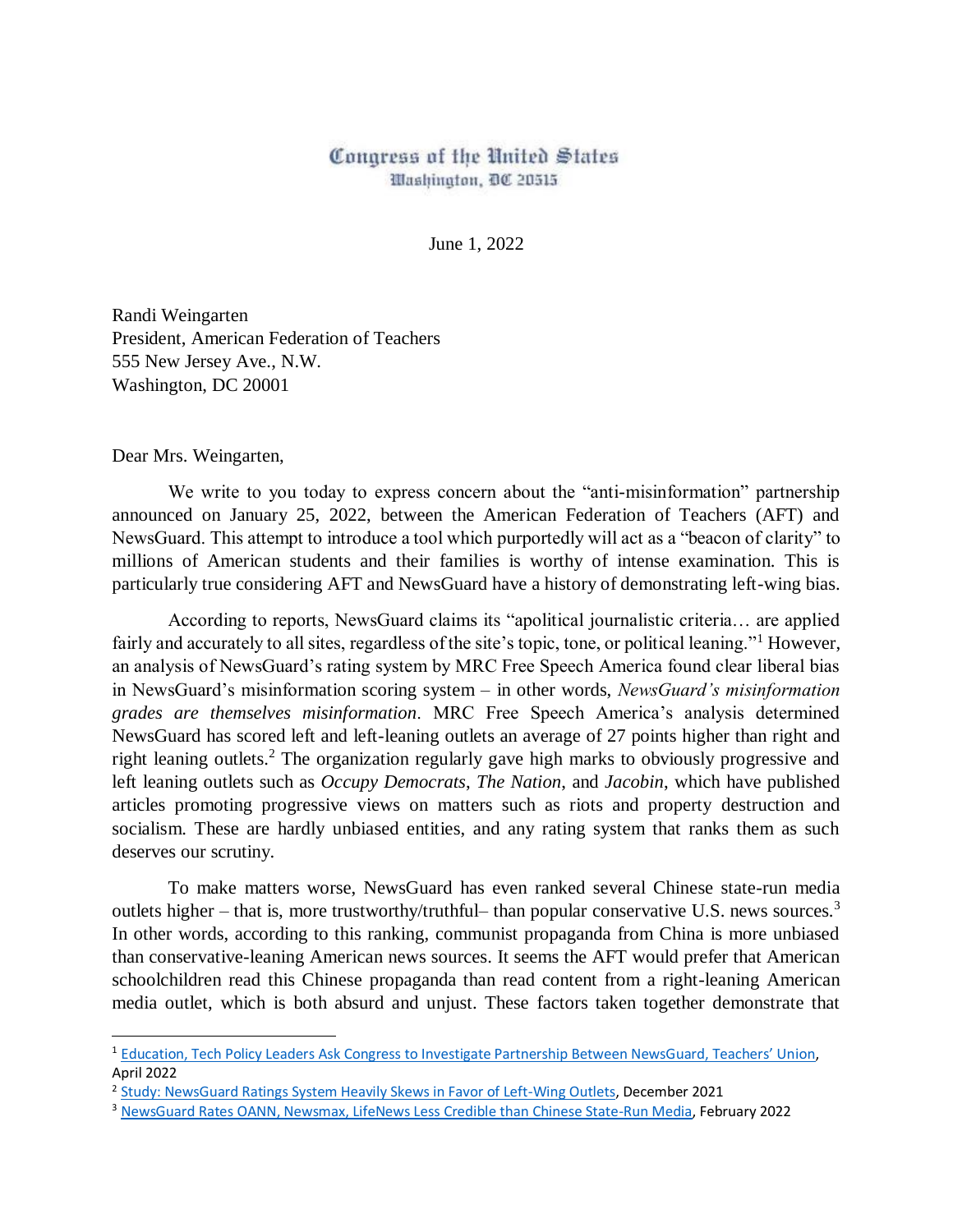NewsGuard is not qualified to determine the veracity of any news, let alone determine the truth for millions of American school children.

The partnership between NewsGuard and AFT is equally troubling when examining the AFT. This union has demonstrated a bias for the radical left's ideology. Throughout the last two years, AFT has fought feverishly against in-person instruction despite the devastating consequences of remote learning for students' physical, mental, and developmental wellbeing.<sup>4</sup> In addition to harmful advocacy, the AFT was involved with influencing U.S. Centers for Disease Control and Prevention school reopening guidance in a manner that was "uncommon" and was "intended to make it more likely that schools would close to in-person learning."<sup>5</sup> Moreover, AFT has donated overwhelmingly to Democrat candidates, and its President, Randi Weingarten, even appeared with the Democratic nominee for Virginia Governor on the final day of the 2021 election.

As members of Congress, it is our duty to investigate these efforts to politicize classrooms across the United States with a biased misinformation rating system. We hope you agree that American parents and students deserve full transparency and that this extends to the information delivered to students. Since NewsGuard's entire business model is premised on determining credibility and providing transparency, we trust we will receive your full cooperation.<sup>6</sup> With that in mind, we request that you reply to the following questions and requests for information within 30 days:

- 1. Please describe the events that led to the partnership between AFT and NewsGuard and provide all documentation and correspondence related thereto.
- 2. Please provide copies of the agreement between AFT and NewsGuard.
- 3. Were local school districts given an opportunity to weigh in on the decision to include the NewsGuard extension in the classroom?
- 4. Were parents given an opportunity to weigh in on the decision to include the NewsGuard extension in the classroom? If so, please provide evidence of that opportunity. Please provide all documentation related to the decision to afford or not afford parents the opportunity to weigh in on the decision to include the NewsGuard extension in the classroom.
- 5. Will parents be able to opt out of having this extension included on their children's schoolissued device? If so, how? If not, why not?
- 6. Approximately how many students' devices will be equipped with the NewsGuard extension as a result of your agreement?
- 7. How will AFT and NewsGuard educate parents regarding the use of the NewsGuard extension?
- 8. How do AFT affiliated union members plan to educate students and teachers on the use of the NewsGuard extension? Please include any documents or materials related to that education.

<sup>5</sup> [Interim Findings: Union Officials Wrote Key Portions of the Biden Administration's School Reopening Guidance](https://republicans-oversight.house.gov/report/interim-findings-union-officials-wrote-key-portions-of-the-biden-administrations-school-reopening-guidance/) March 2022

 $\overline{a}$ 

<sup>&</sup>lt;sup>4</sup> [The Consequences of Remote and Hybrid Instruction During the Pandemic,](https://cepr.harvard.edu/files/cepr/files/5-4.pdf?m=1651690491) May 2022

<sup>6</sup> <https://www.newsguardtech.com/ratings/rating-process-criteria/>